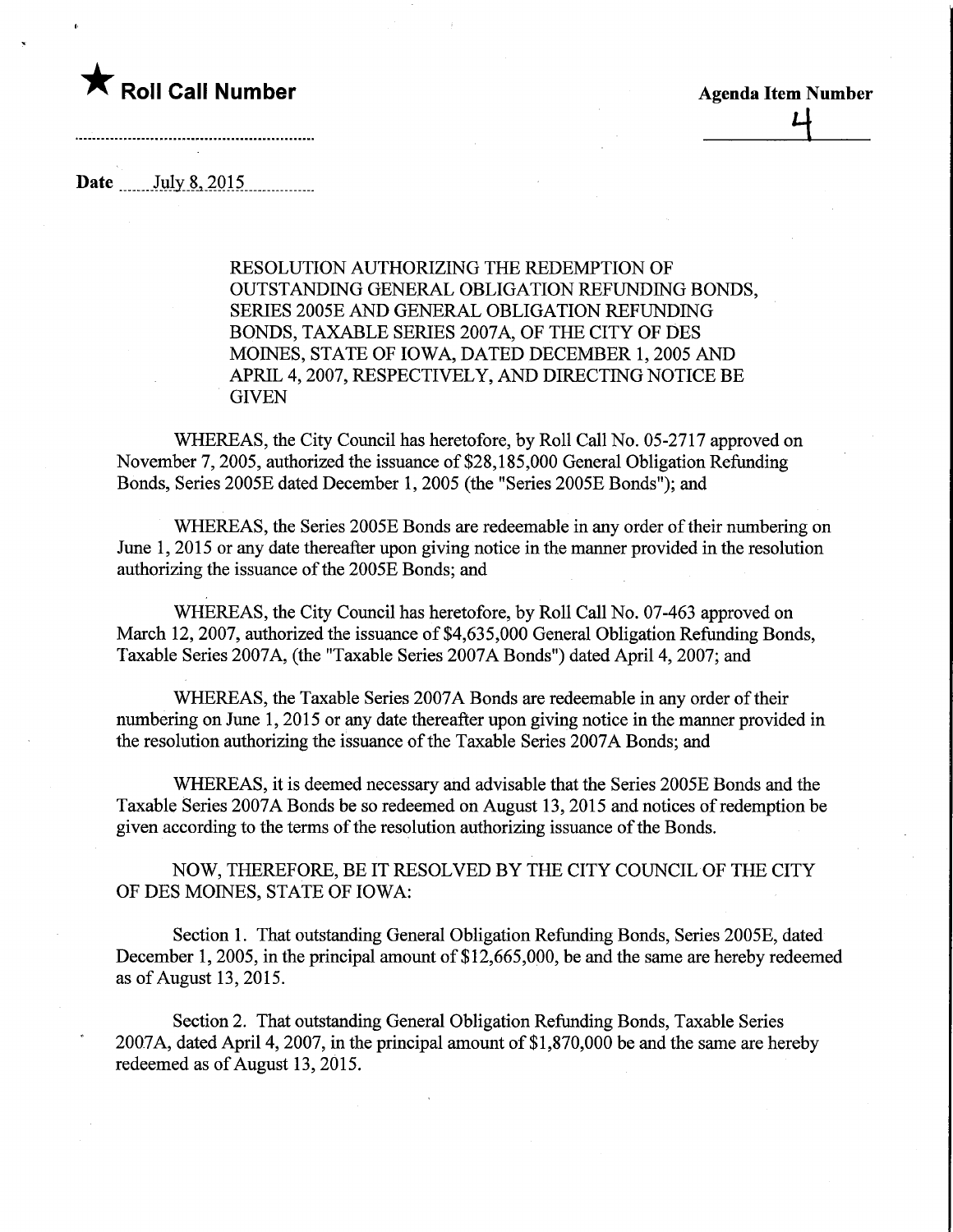# $\zeta$  Roll Call Number

# **Agenda Item Number**

#### Date ....... July.8,2015,

Section 3. That the Finance Director/Treasurer is hereby authorized and directed to cause notices of such redemptions be given not less than thirty (30) days prior to the redemption dates and to cause notices of redemption to be mailed to the registered owners of the Series 2005E Bonds and Taxable Series 2007A Bonds by certified mail.

Section 4. The Finance Director/Treasurer is hereby authorized and directed to cause to be deposited in a separate fund sum sufficient to pay all principal and interest on the redeemed Series 2005E Bonds and Taxable Series 2007A Bonds to the date of redemption.

Section 3. That the form of such notices be substantially as follows: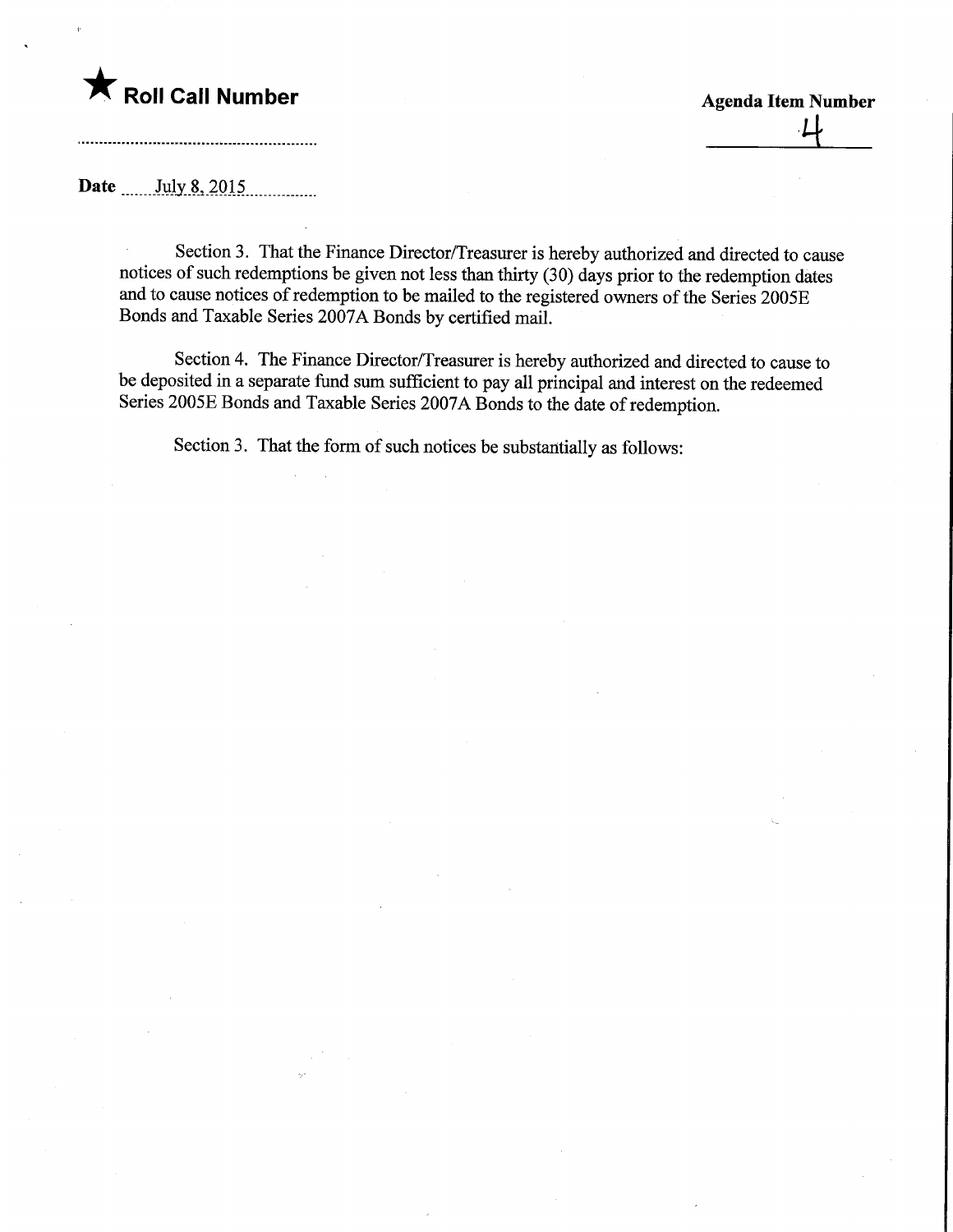### Date ....... July. .8,201.5

#### NOTICE OF THE CALL OF BONDS FOR REDEMPTION TO THE HOLDERS OF THE FOLLOWING DESCRIBED BONDS:

Please take notice that the Series 2005E Bonds described below have been called for redemption. Owners of the Series 2005E Bonds should present their Series 2005E Bonds for payment on the redemption date.

Issuer: City of Des Moines, State of Iowa

Original Issue Amount: \$28,185,000

Bond Issue: General Obligation Refunding Bonds, Series 2005E

Dated Date: December 1, 2005

Redemption Date: August 13, 2015

Redemption Price: At par, plus accrued interest

#### Bonds Called for Redemption

| <b>CUSIP</b>   | Principal   | Interest | Maturity |  |
|----------------|-------------|----------|----------|--|
| <b>Numbers</b> | Amount      | Rate     | June 1st |  |
| $250092 - F81$ | \$2,545,000 | 4.50%    | 2016     |  |
| $250092 - F99$ | \$2,670,000 | 4.50%    | 2017     |  |
| $250092 - G23$ | \$2,790,000 | 4.50%    | 2018     |  |
| $250092 - G31$ | \$2,915,000 | 4.50%    | 2019     |  |
| 250092 – G4 9  | \$1,745,000 | 4.50%    | 2020     |  |

No representation is made as to the accuracy of the CUSIP numbers printed herein or on the Bonds.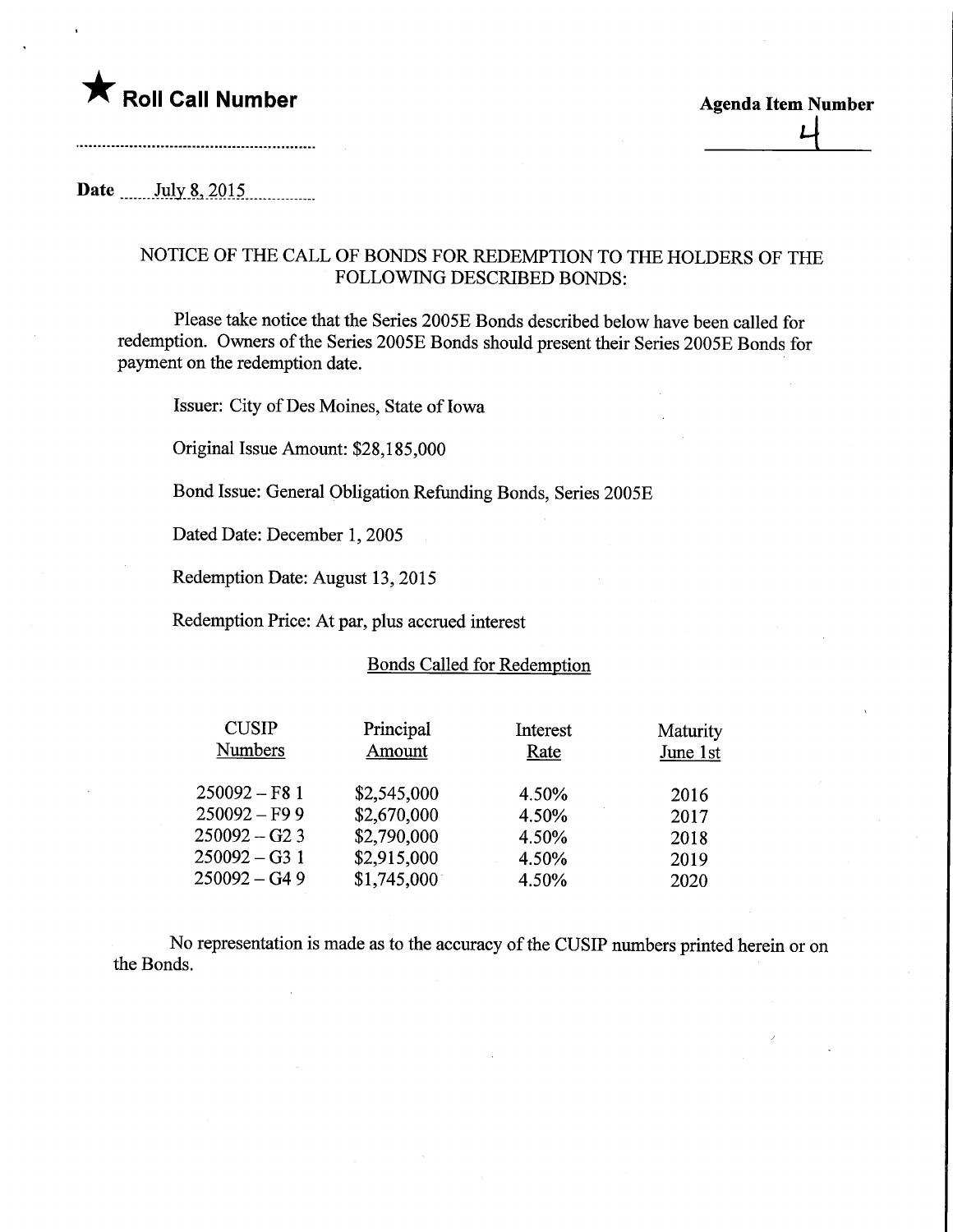

**Agenda Item Number** 

Date ....... July.8,2015,

The above Series 2005E Bonds should be presented to the Finance Director/Treasurer, City Hall, 400 Robert D. Ray Drive, Des Moines, Iowa 50309. This represents a full call of the outstanding obligations. All interest will cease to accrue on the Redemption Date.

> FINANCE DIRECTOR/TREASURER, Des Moines, Iowa

(End of Notice)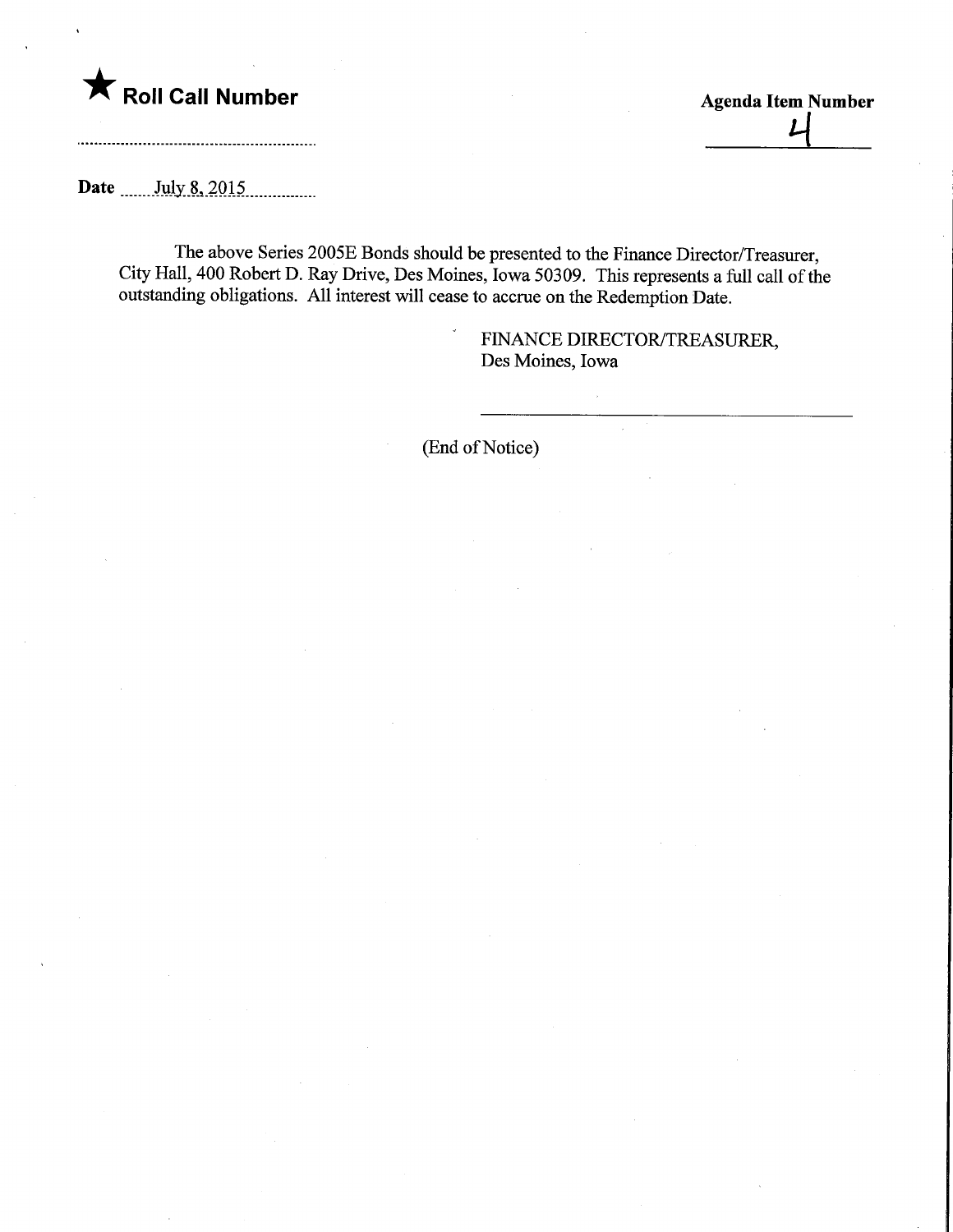

Roll Call Number<br>
Agenda Item Number<br>
Agenda Item Number

Date ....... July. .8,2015,

#### NOTICE OF THE CALL OF BONDS FOR REDEMPTION TO THE HOLDERS OF THE FOLLOWING DESCRIBED BONDS:

Please take notice that the Taxable Series 2007A Bonds described below have been called for redemption. Owners of the Taxable Series 2007A Bonds should present their Taxable Series 2007A Bonds for payment on the redemption date.

Issuer: City of Des Moines, State of Iowa

Original Issue Amount: \$4,635,000

Bond Issue: General Obligation Refunding Bonds, Taxable Series 2007A

Dated Date: April 4, 2007

Redemption Date: August 13, 2015

Redemption Price: At par, plus accrued interest

#### Bonds Called for Redemption

| <b>CUSIP</b><br><b>Numbers</b> | Principal<br>Amount | Interest<br>Rate | Maturity<br>June 1st |  |
|--------------------------------|---------------------|------------------|----------------------|--|
| $250092 - N58$                 | \$435,000           | 5.15%            | 2016                 |  |
| $250092 - N66$                 | \$455,000           | 5.15%            | 2017                 |  |
| $250092 - N74$                 | \$480,000           | 5.15%            | 2018                 |  |
| $250092 - N82$                 | \$500,000           | 5.15%            | 2019                 |  |

No representation is made as to the accuracy of the CUSIP numbers printed herein or on the Bonds.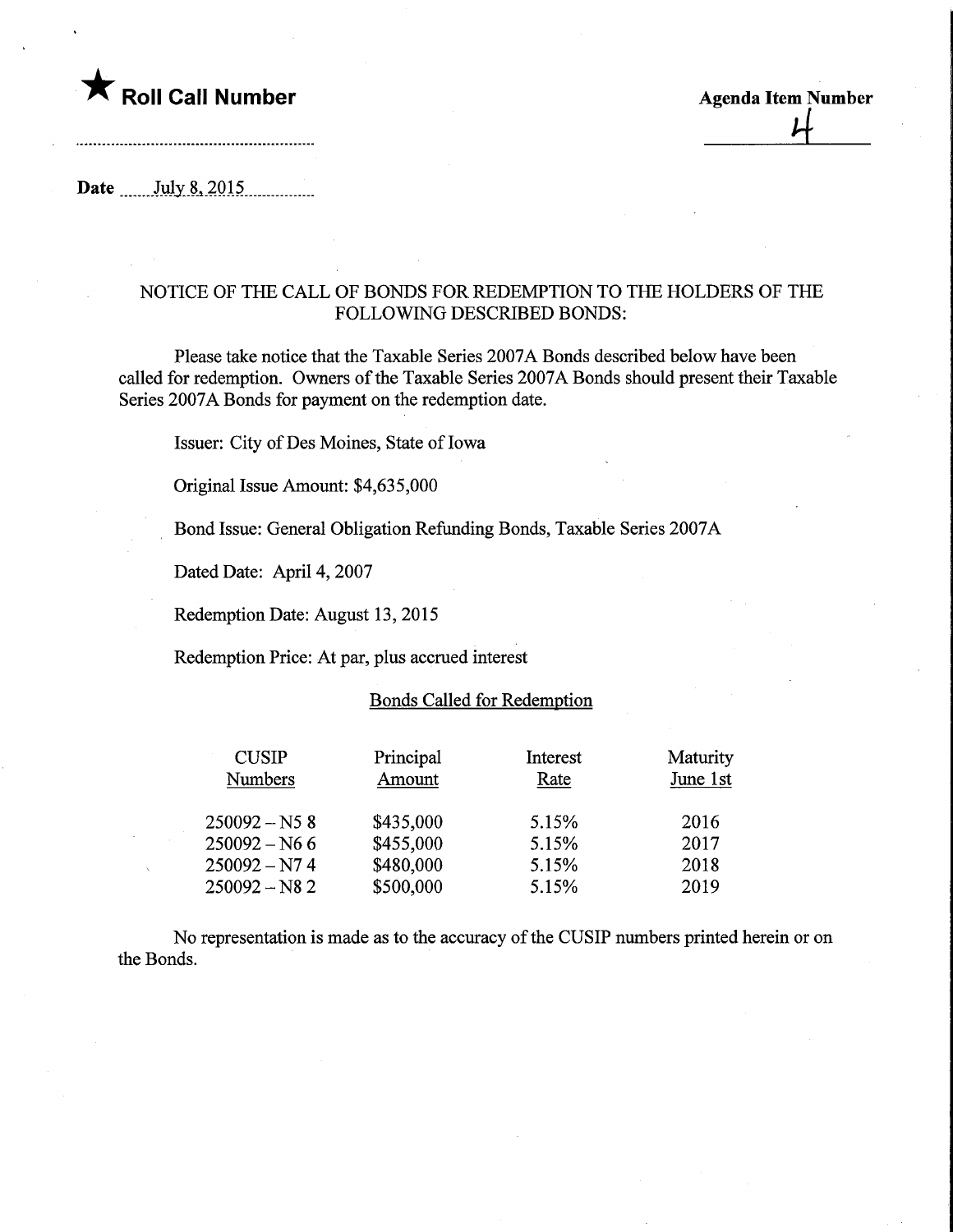

Roll Call Number<br>
Agenda Item Number<br>
Agenda Item Number<br>
Agenda Item Number

Date ....... July. .8,2015.

The above Taxable Series 2007A Bonds should be presented to the Finance Director/ Treasurer, City Hall, 400 Robert D. Ray Drive, Des Moines, Iowa 50309. This represents a full call of the outstanding obligations. All interest will cease to accrue on the Redemption Date.

> FINANCE DIRECTOR/TREASURER Des Moines, Iowa

> > Registrar

(End of Notice)